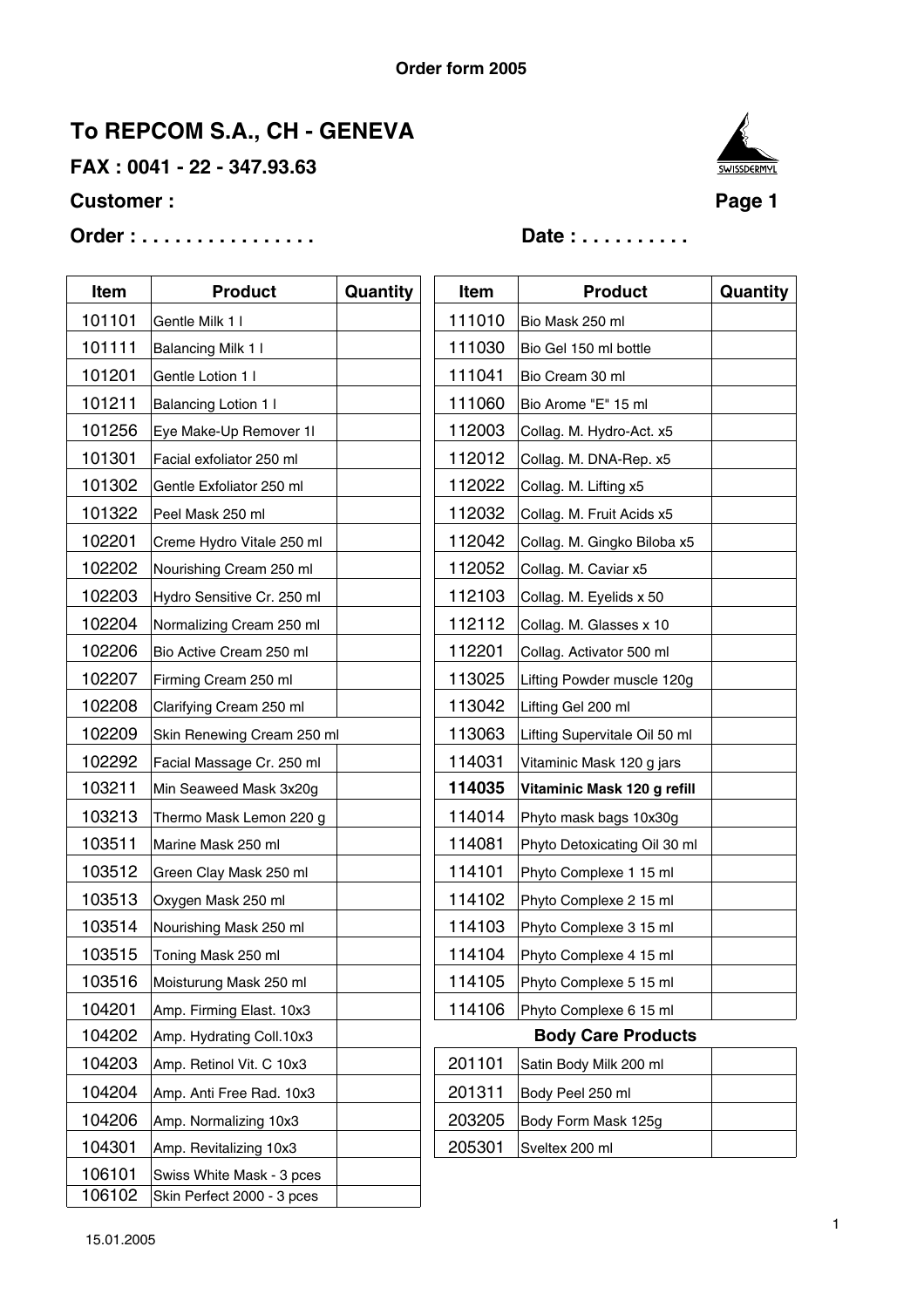**FAX : 0041 - 22 - 347.93.63**

### **Customer :** Page 2





| Item   | <b>Product</b>            | Quantity | Item   | <b>Product</b>                | Quantity |
|--------|---------------------------|----------|--------|-------------------------------|----------|
| 210105 | Micr. Seaweed wrap 4 kg   |          | 600208 | Skin Renewing Cream 50ml      |          |
| 210121 | Seaweed Body Wrap Gel 1L  |          | 600251 | Normalizing Cream 50 ml       |          |
| 211101 | Swiss Contour Wrap 250 ml |          | 600291 | Sun Block 50 ml (with box)    |          |
| 211112 | Swiss Contour Wrap 500 ml |          | 600296 | Sun Block 50 ml (without box) |          |
| 212010 | Lympha Lotion 500 ml      |          |        | Serum with box                |          |
| 213010 | Slender Thighs L. 500 ml  |          | 600301 | Revitalizing Serum 30 ml      |          |
| 214010 | Basic Cream 1 kg          |          | 600303 | Sensitive Serum 30 ml         |          |
| 214201 | Oil Figure Control 50 ml  |          | 600304 | Repair Serum 30 ml            |          |
| 214202 | Oil Cellulite 50 ml       |          | 600305 | Normalizing Serum 30 ml       |          |
| 214203 | Oil Stretch Marks 50 ml   |          | 600306 | Eye Contour Serum 30 ml       |          |
| 214204 | Oil Tired Legs 50 ml      |          | 600307 | Multi Vit. Serum 30 ml        |          |
| 215101 | Cryogel 500 ml            |          | 600308 | Skin Renewing Serum 30ml      |          |
| 215901 | Cryolotion 1 I            |          | 600311 | Eye Zone Int. Care 30 ml      |          |
| 216001 | Para Sauna 250 ml         |          |        | Serum without box             |          |
| 216002 | Para Sauna 500 ml         |          | 600351 | Revitalizing Serum 30 ml      |          |
| 402112 | Cryogel 220 ml            |          | 600353 | Sensitive Serum 30 ml         |          |
| 501451 | Crepe Bandage 5mx20cm     |          | 600354 | Repair Serum 30 ml            |          |
| 501912 | Body Wrap Plastic Film    |          | 600355 | Normalizing Serum 30 ml       |          |
| 503361 | Pink Plastic Sheets x 40  |          | 600356 | Eye Contour Serum 30 ml       |          |
|        | <b>Retail products</b>    |          | 600357 | Multi Vit. Serum 30 ml        |          |
| 600001 | Gentle Milk 200 ml        |          | 600358 | Skin Renewing Serum 30ml      |          |
| 600002 | Balancing Milk 200 ml     |          | 600361 | Eye Zone Int. Care 30 ml      |          |
| 600101 | Gentle Lotion 200 ml      |          |        | Mask with box                 |          |
| 600102 | Balancing Lotion 200 ml   |          | 600401 | Green Clay Mask 50 ml         |          |
| 600191 | Eye Make-Up Rem. 200 ml   |          | 600402 | Marine Mask 50 ml             |          |
| 600201 | Creme Hydro Vitale 50 ml  |          | 600403 | Oxygen Mask 50 ml             |          |
| 600202 | Nourishing Cream 50 ml    |          | 600404 | Peel Mask 50 ml               |          |
| 600203 | Hydro Sensitive Cr. 50 ml |          |        | Mask without box              |          |
| 600204 | Bio Active Cream 50 ml    |          | 600421 | Peel Mask 50 ml               |          |
| 600205 | Firming Cream 50 ml       |          | 600451 | Green Clay Mask 50 ml         |          |
| 600206 | Clarifying Cream 50 ml    |          | 600452 | Marine Mask 50 ml             |          |
|        |                           |          | 600453 | Oxygen Mask 50 ml             |          |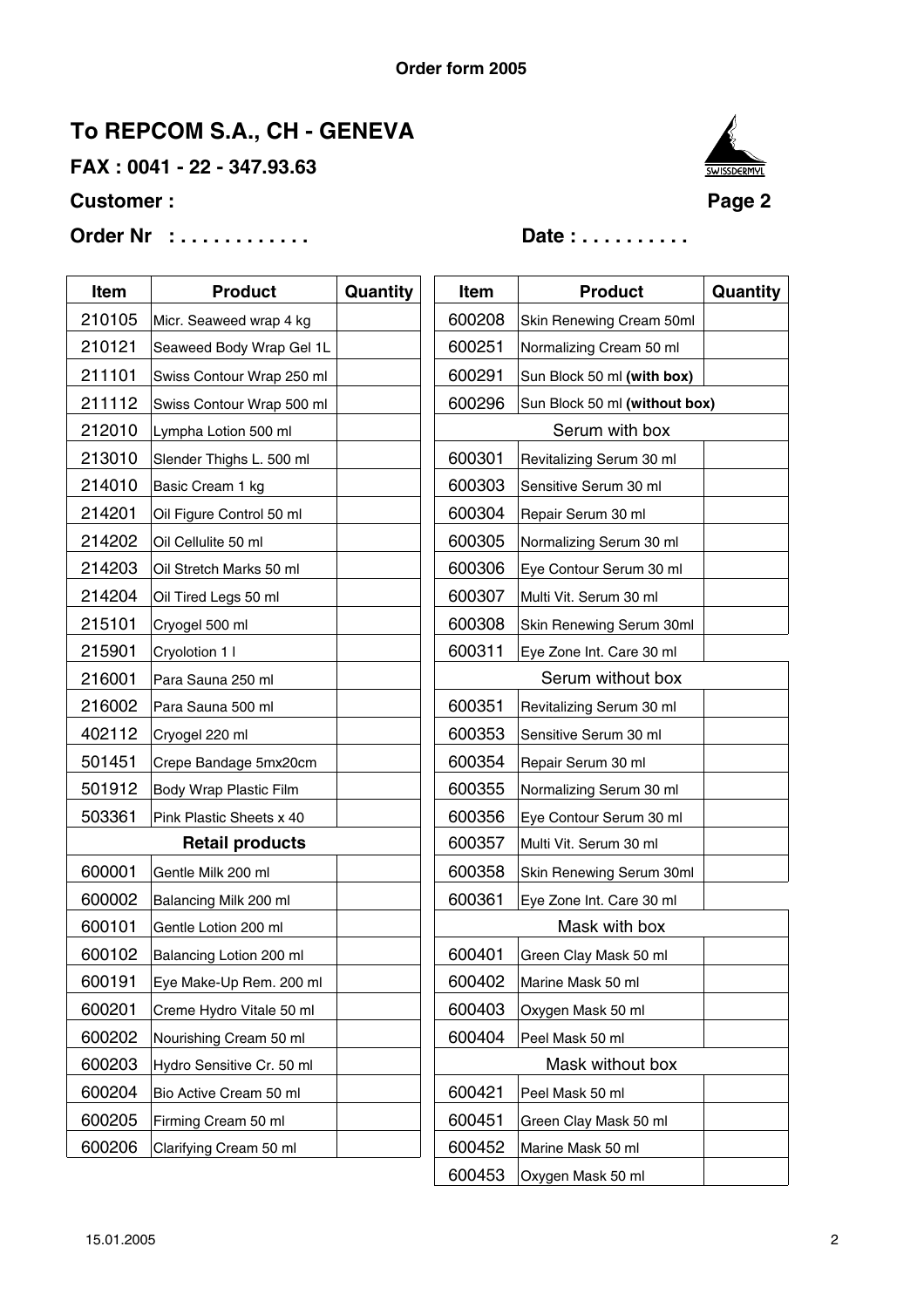**FAX : 0041 - 22 - 347.93.63**

### **Customer :** Page 3

**Order Nr : . . . . . . . . . . . . . Date : . . . . . . . . . .**

| <b>SWISSDERMYL</b> |
|--------------------|
|                    |

**Quantity** 

| Item           | <b>Product</b>             | Quantity |                   | Item   | <b>Product</b>                  |
|----------------|----------------------------|----------|-------------------|--------|---------------------------------|
| <b>Samples</b> |                            |          | Poster with stand |        |                                 |
| 609001         | Gentle milk 10 ml          |          |                   | 609751 | <b>Swiss Sensation</b>          |
| 609002         | Balancing milk 10 ml       |          |                   | 609761 | 4 Masks                         |
| 609101         | Gentle lotion 10 ml        |          |                   | 609762 | Phyto Mask                      |
| 609102         | Balancing lotion 10 ml     |          |                   | 609763 | Collagen Mask                   |
| 609191         | Eye Make-Up remover 10 ml  |          |                   | 609764 | <b>Lifting Mask</b>             |
| 609201         | Creme Hydro Vitale 5 ml    |          |                   | 609851 | Cryolotion                      |
| 609202         | Nourishing Cream 5 ml      |          |                   | 609852 | Slender Tights                  |
| 609203         | Hydro Sensitive Cr. 5 ml   |          |                   | 609853 | Swiss Contour Wrap              |
| 609204         | Bio Active Cream 5 ml      |          |                   |        | <b>Others</b>                   |
| 609205         | Firming Cream 5 ml         |          |                   | 609951 | Swissdermyl Spatula             |
| 609208         | Skin Renewing Cream 5ml    |          |                   | 801010 | Swissdermyl bag 43x33cm         |
| 609251         | Normalizing Cream 5 ml     |          | <b>Displays</b>   |        |                                 |
| 609301         | Revitalizing Serum 5 ml    |          |                   | 609601 | White display without poster    |
| 609303         | Sensitive Serum 5 ml       |          |                   | 609602 | Red display without poster      |
| 609304         | Repair Serum 5 ml          |          |                   | 609621 | Poster "face" for display       |
| 609306         | Eye Contour Serum 5 ml     |          |                   | 609622 | Poster "Matterhorn" for display |
| 609307         | Multivitamine Serum 5 ml   |          |                   |        |                                 |
| 609308         | Skin Renewing Serum 5 ml   |          |                   |        |                                 |
| 609311         | Eye Zone Int, Care 5 ml    |          |                   |        |                                 |
|                | Travel kits *              |          |                   |        |                                 |
| 405001         | With Firming Cream         |          |                   |        |                                 |
| 405002         | With Nourishing Cream      |          |                   |        |                                 |
| 405003         | With Hydro Sensitive Cream |          |                   |        |                                 |

**\* Travel kit =1 Gentle Milk 30 ml + 1 Gentle Tonic 30 ml + 1 Cream 30 ml. Comments :**